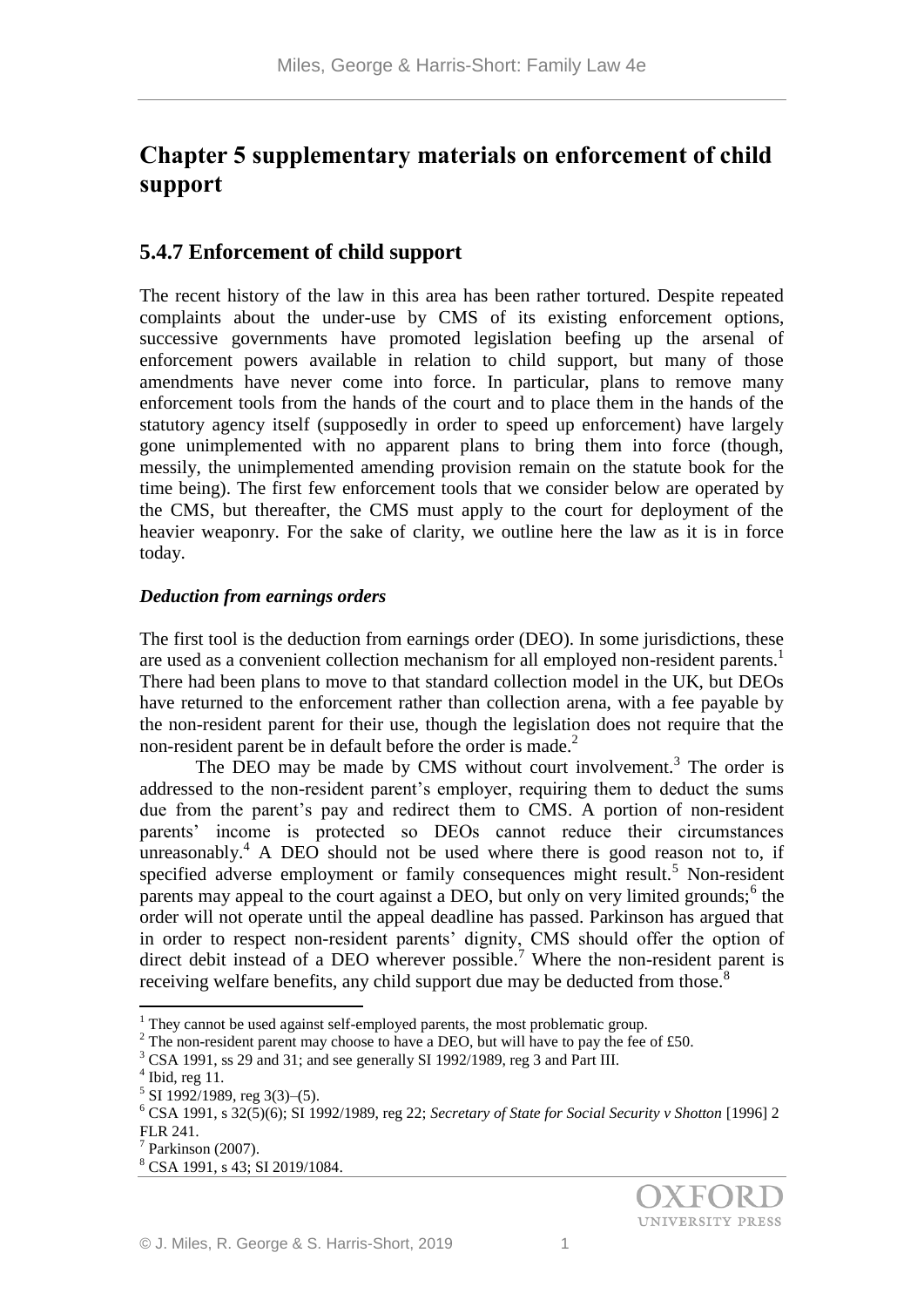## *Deduction orders: bank accounts*

CMS can make regular<sup>9</sup> or lump sum<sup>10</sup> deduction orders (addressed to the institution holding the account) from various bank accounts in relation to both arrears and future payments where the non-resident parent is in default.<sup>11</sup> This tool is particularly useful against recalcitrant self-employed non-resident parents to whom DEOs cannot be applied.

These powers are reinforced by CMS's right to apply to court for an antiavoidance (or 'freezing') order, modelled on powers exercisable by the matrimonial courts. These orders are available on the ground that the non-resident parent has failed to pay and—intending to avoid payment—is about to make or has made a reviewable disposition, that is, a disposition other than one made for valuable consideration to a third party acting in good faith and with no notice of the intention to avoid paying maintenance.<sup>12</sup>

## *Liability orders and associated remedies*

The rest of the enforcement arsenal lies beyond the gateway of the 'liability order',  $^{13}$ which can only be obtained from the court.<sup>14</sup> However, the courts' discretion not to make liability orders is limited—courts dealing with enforcement issues are barred from examining the correctness of the underlying maintenance calculation, which is a matter for the statutory appeal structure in the  $Act<sup>15</sup>$  References here to the Secretary of State should be read as referring to CMS:

#### **Child Support Act 1991, s 33**

#### **Liability orders**

(1) This section applies where –

- (a) a person who is liable to make payments of child support maintenance ('the liable person') fails to make one or more of those payments; and
- (b) it appears to the Secretary of State that
	- (i) it is inappropriate to make a deduction from earnings order against him (because, for example, he is not employed); or
	- (ii) although such an order has been made against him, it has proved ineffective as a means of securing that payments are made in accordance with the maintenance calculation in question.

 (2) The Secretary of State may apply to a magistrates' court … for an order ('a liability order') against the liable person.

 (3) Where the Secretary of State applies for a liability order, the magistrates' court … shall make the order if satisfied that the payments in question have become payable by the liable person and have not been paid.

<sup>&</sup>lt;sup>15</sup> See 5.4.7; *Farley v Child Support Agency and another* [2006] UKHL 31.



<sup>&</sup>lt;u>.</u>  $9$  Attracting a fee of £50: Fees Regulation, SI 2014/612, reg 10.

 $10$  For a fee of £200: ibid.

<sup>11</sup> CSA 1991, ss 32A–K, SI 1992/1989, Part IIIA, SI 2018/1279, reg 3.

<sup>12</sup> CSA 1991, s 32L, modelled on MCA 1973, s 37.

<sup>&</sup>lt;sup>13</sup> See Child Support (Collection and Enforcement) Regulations 1992, SI 1992/1989, Part IV, as amended by SI 2001/162.

<sup>&</sup>lt;sup>14</sup> Controversial legislation that would move the liability order and associated remedies to the hands of CMS have been left unimplemented.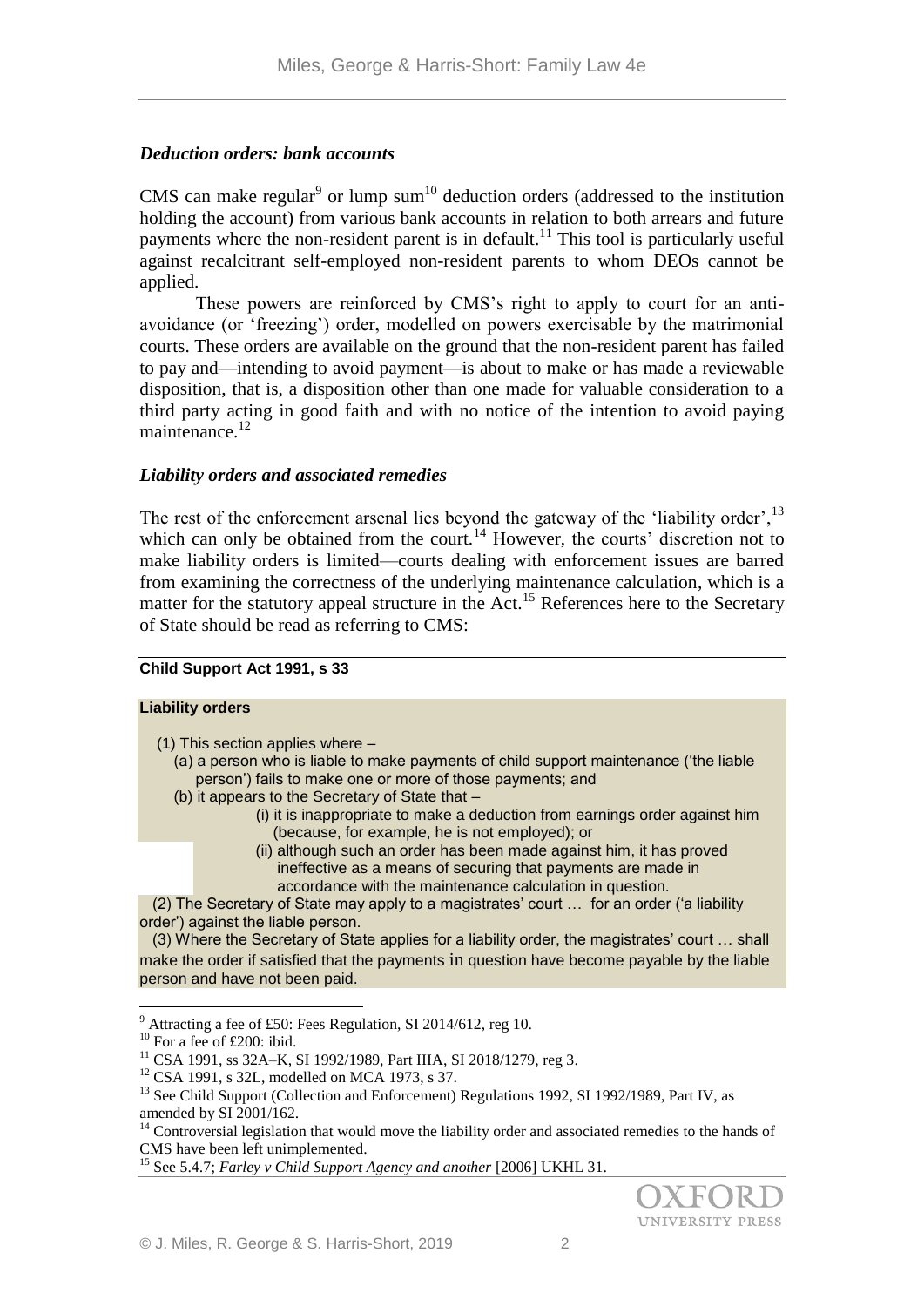(4) On an application under subsection (2), the court … shall not question the maintenance calculation under which the payments of child support maintenance fell to be made. …

Once the liability order has been made, the Agency may enforce the order by taking control of certain property (goods) for the NRP without further court permission. This is done bailiffs with a view to selling the assets in order to pay the outstanding debt. Regulations identify a wide range of property that is exempt from this process, broadly speaking those necessary for the non-resident parent's earning power or education (up to £1,350 worth), and basic domestic necessities.<sup>16</sup> CMS can also designate the liability order as a county court judgment, which may affect the liable person's credit rating and professional status;<sup>17</sup> and it can supply details of the child maintenance debt to credit reference agencies.<sup>18</sup>

The other two possibilities opened up by the liability order remain with the court:<sup>19</sup>

- (i) To make a third party debt order: this would require third parties holding the liable person's funds to pay them to CMS.
- (ii) To make a charging order: this would give CMS a security interest in any property subject to the order, so that in the event of sale (which may be expressly ordered for this purpose), a specified sum from the proceeds goes to CMS.<sup>20</sup>

It was unsuccessfully argued in *R (Denson)* v Child Support Agency<sup>21</sup> that the liability order scheme per se was incompatible with non-resident parents' rights under Article 8 and Article 1 of Protocol 1, ECHR. It was held that neither Article was engaged by a liability order: no part of that process by itself could be said to impinge on non-resident parents' private life or on their possessions. But even if either Article were engaged, the consequent interference was lawful:

## *The Queen on the application of Denson v Child Support Agency* **[2002] EWHC 154**

## **MUNBY J:**

47. In my judgment a liability order is for the following reasons … a 'necessary', reasonable and 'proportionate' part of the overall statutory scheme:

i) it comes into play only when a deduction from earnings order either has proved or is likely to prove ineffective: see s 33(1)(b);

ii) in such cases it serves as a 'gateway' to those various enforcement mechanisms without recourse to which the overall objectives of the statutory scheme are, ex hypothesi, likely to be frustrated;

iii) it is only a 'gateway', and thus in fact affects neither the [non-resident] parent's income nor his credit status [but see now above re credit reference agencies]; iv) in any event it cannot be unreasonable or disproportionate to have some effective machinery for recovering a debt which is properly owing and has not been satisfied by the [non-resident] parent.

1

<sup>&</sup>lt;sup>16</sup> CSA 1991, s 35(1); Tribunals, Courts and Enforcement Act 2007, Part 3; Taking Control of Goods (Fees) Regulation 2014, SI 2014/1.

CSA 1991, s 33(5), SI 2015/176 and 2015/338.

<sup>18</sup> Ibid, s 49D(3); cf concerns of Joint Committee for Human Rights under Art 8 (2007), 1.28; cf *R (ota Denson) v Child Support Agency* [2002] EWHC 154, [47], extracted above.

<sup>&</sup>lt;sup>19</sup> Again, controversial legislation transferring this directly to CMS has not been implemented.

 $20 \text{CS}$ A 1991, s 36.

<sup>&</sup>lt;sup>21</sup> [2002] EWHC 154; [2002] 1 FLR 938.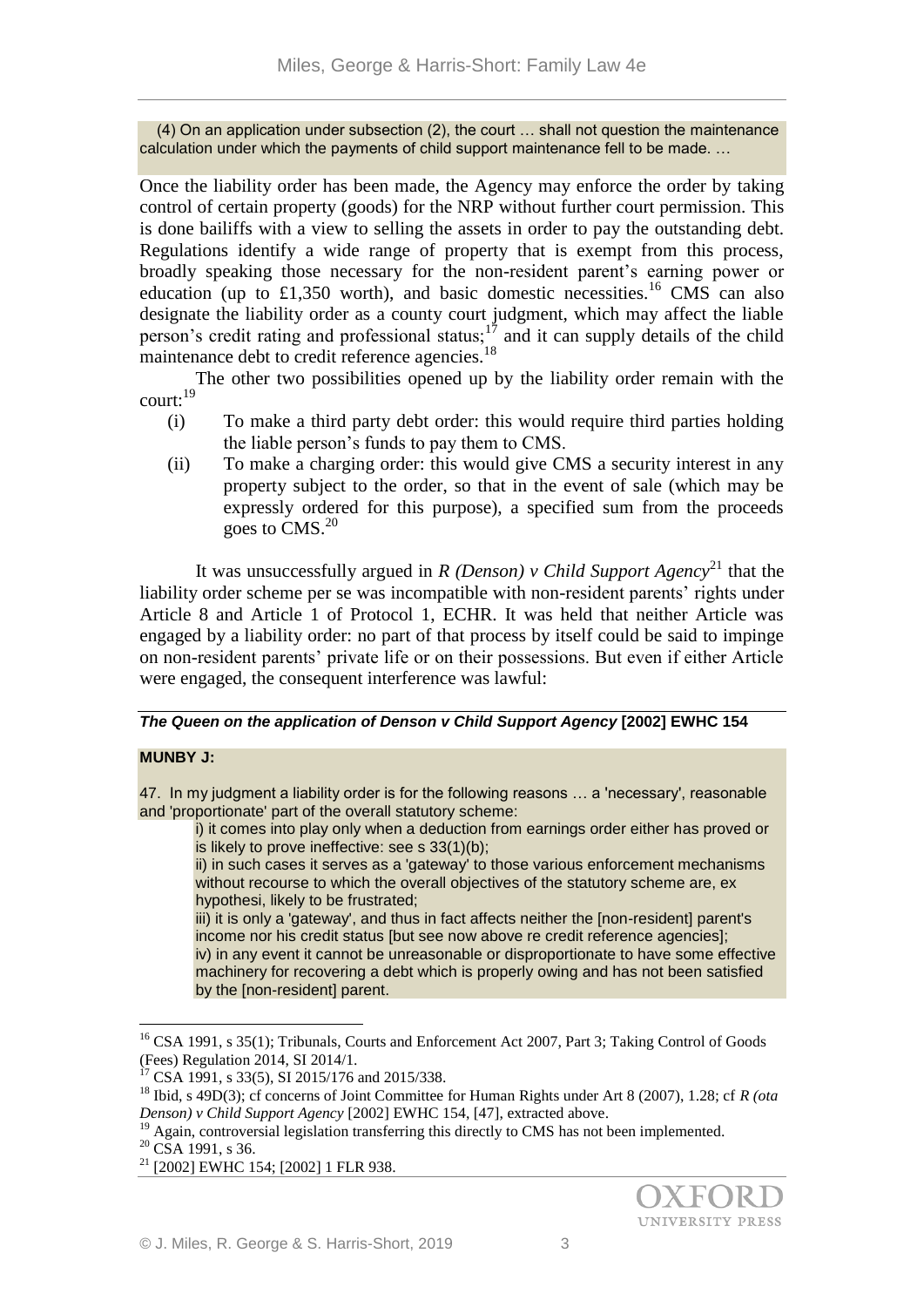48. I emphasise this last point because I should not like it to be thought that I am casting the slightest doubt on the efficacy of "designation" or suggesting that the system of "designation" in accordance with s 33(5) of the Act [as a county court judgment] is anything other than fully Convention compliant. It may be (I express no opinion on the point) that "designation" does, even though as I have held the making of a liability order does not, engage Art 8 of the Convention. Even if it engages Art 8, the process of designation, in my judgment, quite plainly passes muster under Art 8(2). To hold otherwise would be to make a mockery of the entire statutory scheme and to enable those, like Mr Denson, who want to play the system for all it is worth, to frustrate what the Strasbourg jurisprudence recognises to be the legitimate aims of a statutory scheme which achieves a reasonable relationship of proportionality between the legitimate aims of the legislation [inter alia, to ensure that non-resident parents fulfil their obligations towards their children and to reduce taxation] and the means employed to that end.

49. In the final analysis this vast edifice of ingenious argument erected by [counsel for Mr Denson] really comes down ... to Mr Denson's complaint that a liability order is neither "necessary" nor "proportionate" because it might lead to him being deprived of what he calls a very considerable proportion of his net income'. This argument, which in some measure involves little more than an attempt to re-open in this court matters concluded against Mr Denson by the decisions of the [Child Support Appeal Tribunal] … and of the Court of Appeal …, is wholly devoid of any factual merit. It is also devoid of any legal merit. It is, in my judgment, ... manifestly ill-founded.<sup>22</sup>

## *Sanctions for cases of 'wilful refusal or culpable neglect'*

The last set of enforcement powers—the 'Exocet of enforcement'<sup>23</sup>—may be used only when the remedies discussed above have been tried but failed to yield up all or part of the debt,  $24$  and where the court<sup>25</sup> finds that the non-resident parent has been guilty of 'wilful refusal or culpable neglect' to pay.

## *'Wilful refusal or culpable neglect'*

These terms were explained in a different—but for our purposes similar—context as follows setting a high bar in terms of the degree of blameworthiness require, certainly in the context of committal to prison: 'It is not just a matter of improvidence or dilatoriness. Something in the nature of a deliberate defiance or reckless disregard of the court's order is required.<sup>26</sup> As Bird and Burrows note, outside the context of imprisonment—i.e. driving and travel document disqualification—the threshold might be set less high, although the interference with liberty entailed in all of these measures mean the threshold cannot be lowered too  $far.^{27}$ 

1

 $22$  Munby J's reasoning on Article 1, Protocol 1 was similar.

<sup>23</sup> *Karoonian v CMEC* [2012] EWCA Civ 1379, [7].

<sup>&</sup>lt;sup>24</sup> Ibid, [19].

<sup>&</sup>lt;sup>25</sup> The controversial changes empowering CMS to act without court sanction in relation to driving licences and travel authorization have not been implemented.

<sup>26</sup> *R (Sullivan) v Luton Magistrates' Court* [1992] 2 FLR 196.

 $^{27}$  (2009), 9.34.